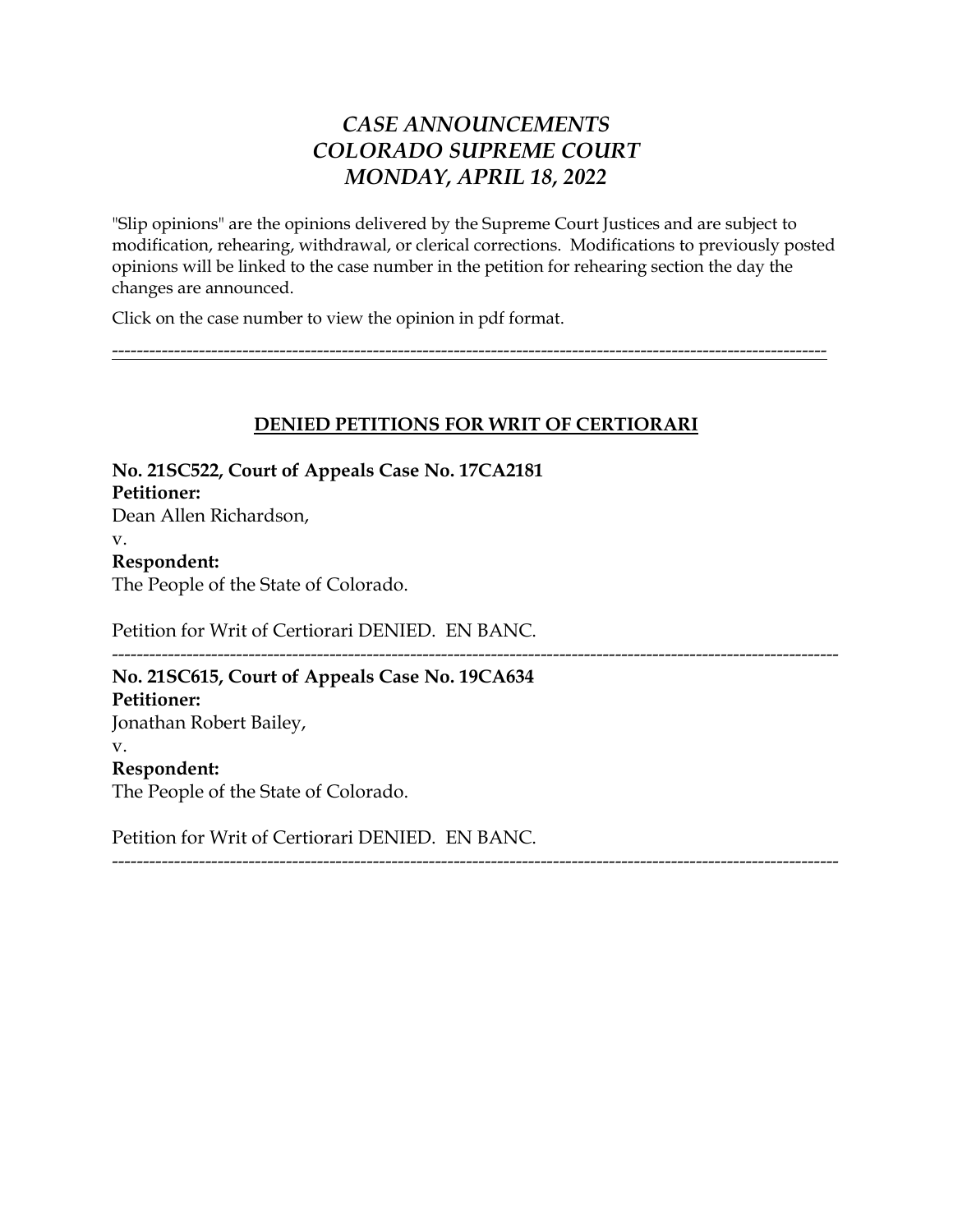#### *COLORADO SUPREME COURT CASE ANNOUNCEMENTS*

-------------------------------------------------------------------------------------------------------------------

#### **No. 21SC702, Court of Appeals Case No. 20CA257**

**Petitioners:** Shaun Woods and Lee Woods, v.

#### **Respondent:**

Grange Insurance Association.

Petition for Writ of Certiorari DENIED. EN BANC.

**No. 21SC780, Jefferson County District Court Case No. 20CV31313 Petitioner:** Steven Shaller, v. **Respondent:** The People of the State of Colorado.

Petition for Writ of Certiorari DENIED. EN BANC.

---------------------------------------------------------------------------------------------------------------------

---------------------------------------------------------------------------------------------------------------------

---------------------------------------------------------------------------------------------------------------------

**No. 21SC942, Court of Appeals Case No. 20CA6 Petitioner:** Hazhar A. Sayed, v. **Respondent:** The People of the State of Colorado.

Petition for Writ of Certiorari DENIED. EN BANC.

**No. 21SC947, Court of Appeals Case No. 18CA2431 Petitioner:** Eric Michael Winden, v. **Respondent:** The People of the State of Colorado.

Petition for Writ of Certiorari DENIED. EN BANC.

2

---------------------------------------------------------------------------------------------------------------------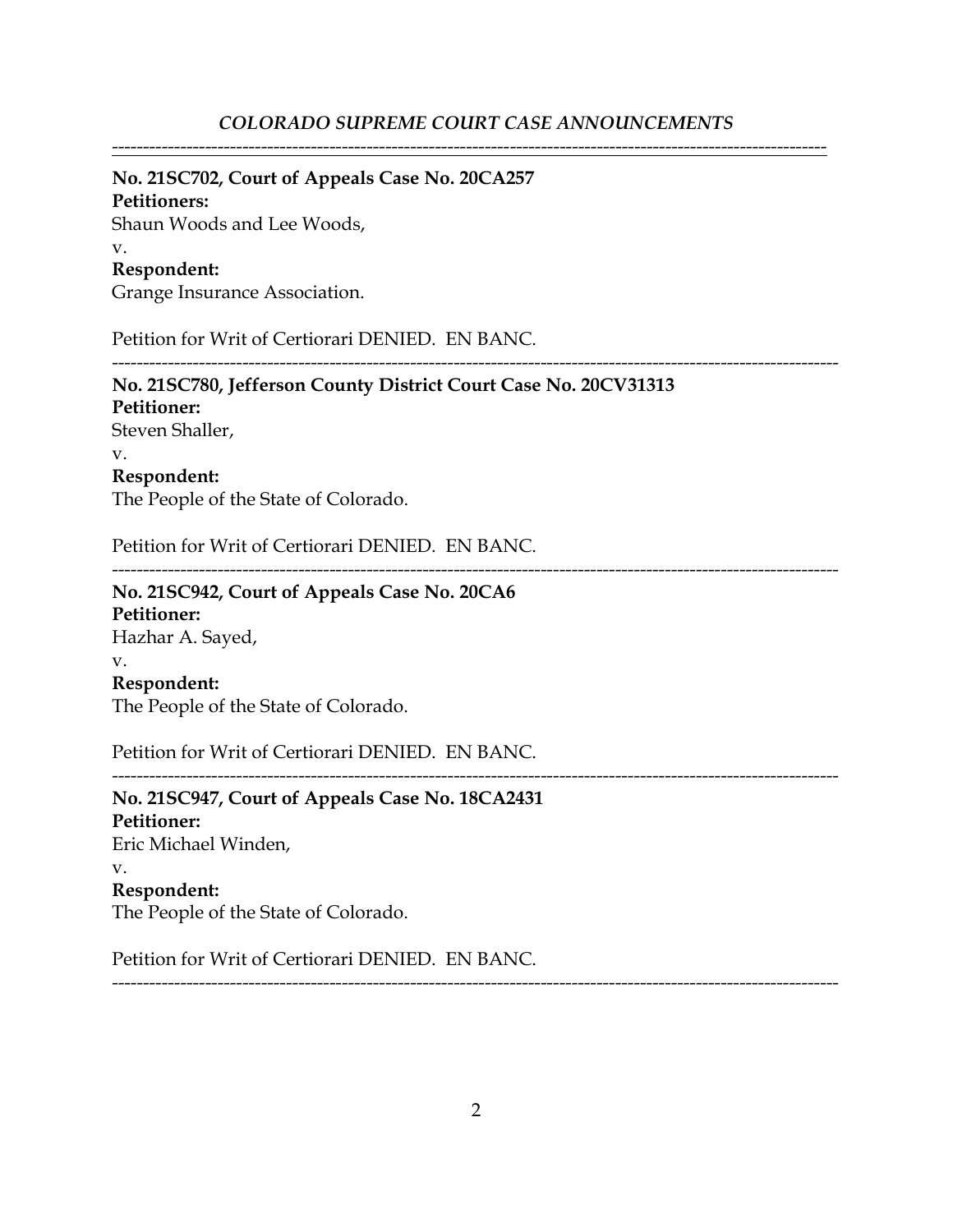-------------------------------------------------------------------------------------------------------------------

### **No. 21SC950, Court of Appeals Case No. 18CA965**

**Petitioner:** Stoney Anthoney Reese, v. **Respondent:**

The People of the State of Colorado.

Petition for Writ of Certiorari DENIED. EN BANC.

---------------------------------------------------------------------------------------------------------------------

**No. 22SC3, Court of Appeals Case No. 18CA2392 Petitioner:** Blake Hibbs, v.

**Respondent:**

The People of the State of Colorado.

Petition for Writ of Certiorari DENIED. EN BANC.

---------------------------------------------------------------------------------------------------------------------

**No. 22SC18, Court of Appeals Case No. 19CA2392 Petitioner:** Garry Wendell Martin, v. **Respondent:**

The People of the State of Colorado.

Petition for Writ of Certiorari DENIED. EN BANC.

---------------------------------------------------------------------------------------------------------------------

**No. 22SC20, Court of Appeals Case No. 20CA359 Petitioner:** Jayson Max Gorman, v. **Respondent:** The People of the State of Colorado.

Petition for Writ of Certiorari DENIED. EN BANC.

3

---------------------------------------------------------------------------------------------------------------------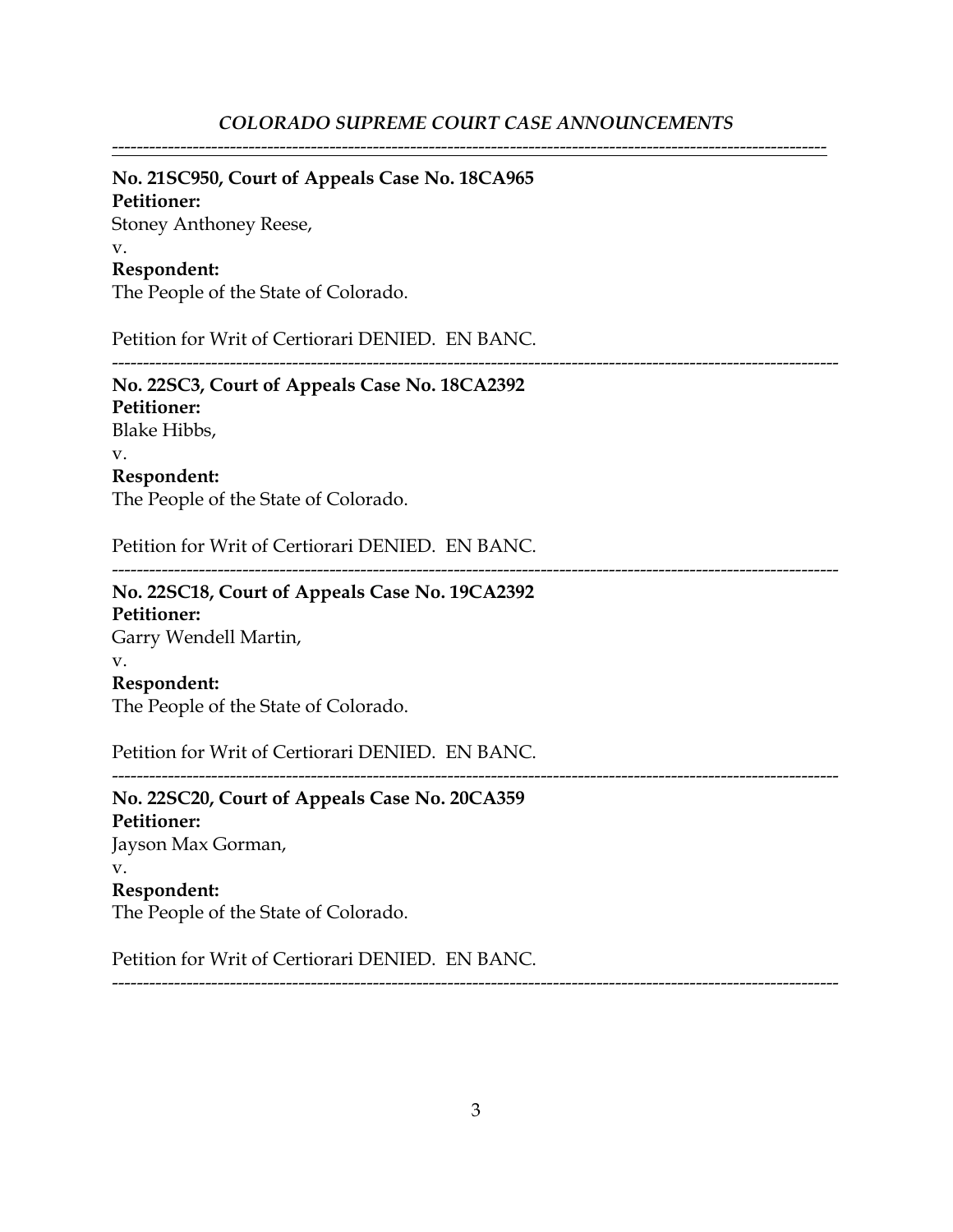-------------------------------------------------------------------------------------------------------------------

#### **No. 22SC21, Court of Appeals Case No. 19CA1610 Petitioner:**

Jason Conklin, v. **Respondent:**

The People of the State of Colorado.

Petition for Writ of Certiorari DENIED. EN BANC.

---------------------------------------------------------------------------------------------------------------------

**No. 22SC33, Court of Appeals Case No. 20CA1759 Petitioner:** Mamadou Bane, v. **Respondent:** Amazon.com Services Inc.

Petition for Writ of Certiorari DENIED. EN BANC.

---------------------------------------------------------------------------------------------------------------------

**No. 22SC58, Court of Appeals Case No. 20CA1725 Petitioner:** Omar A. Duwaik, v. **Respondent:** Adams Bank & Trust.

Petition for Writ of Certiorari DENIED. EN BANC.

---------------------------------------------------------------------------------------------------------------------

**No. 22SC172, Court of Appeals Case No. 21CA697 Petitioner:** G.N., v. **Respondent:** The People of the State of Colorado, **In the Interest of Minor Child:** L.N., and Concerning C.P.

Petition for Writ of Certiorari DENIED. EN BANC.

---------------------------------------------------------------------------------------------------------------------